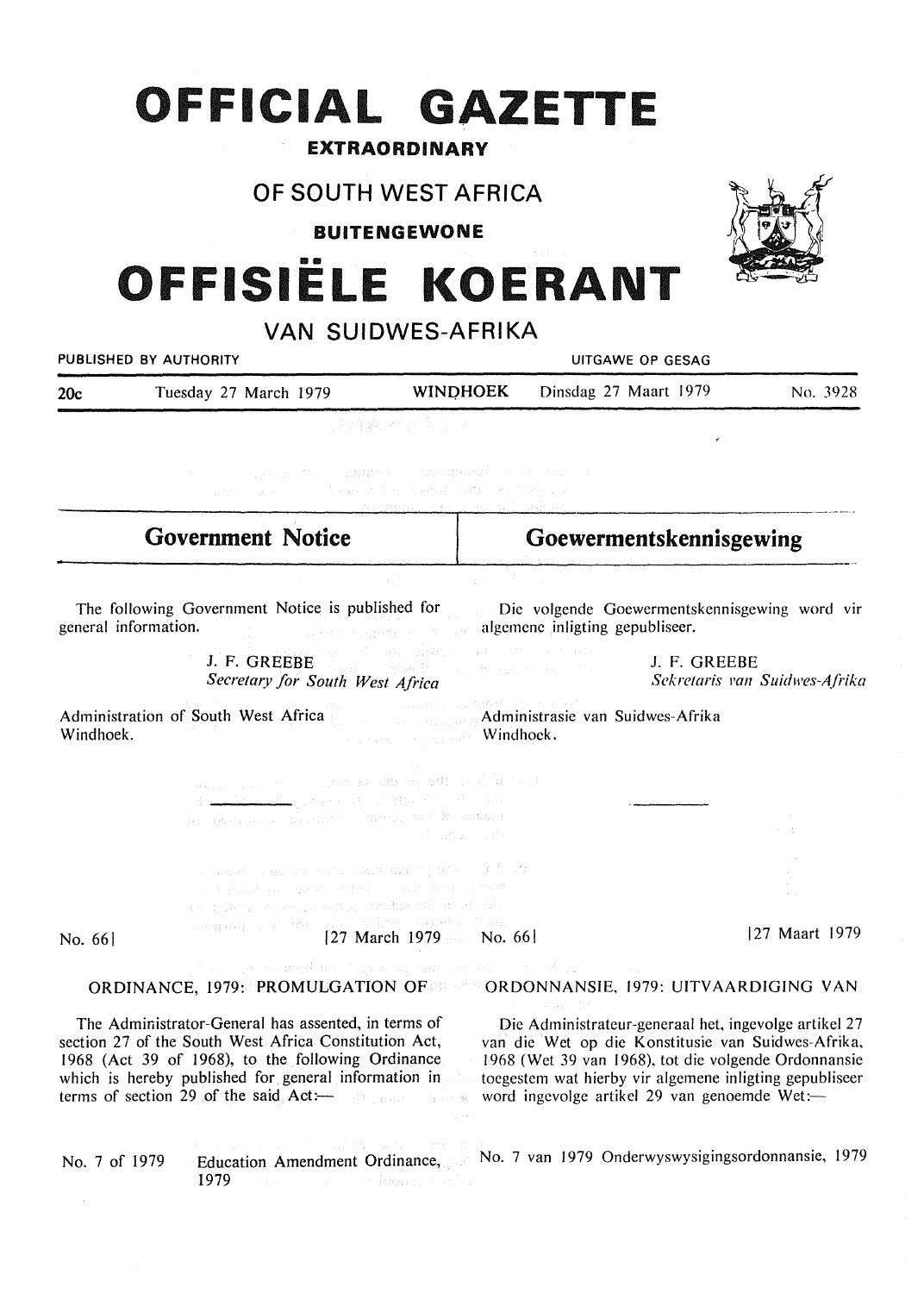## No. 7 **of 1979**

#### EDUCATION AMENDMENT ORDINANCE, 1979

高速 編 望 とばれ

*(Assented to 22 March 1979) (English text signed by the Administrator-General) (Date of commencement 27 March 1979)* 

## **ORDINANCE**

To amend the Education Ordinance, 1975, in regard to the constitution and powers of school committees; and to provide for incidental matters.

BE IT **ORDAINED** by the Legislative Assembly for the Territory of South West Africa, as follows:-

27月初度的 网络海岸灯石竹杉

Amendment of section 3 of Ordinance 21 of 1975.

1. Section 3 of the Education Ordinance, 1975 (hereinafter referred to as the principal Ordinance), is hereby amended by the substitution for subparagraph (iv) of paragraph (c) of the following subparagraph:

- "(iv) the parent community may convey its wishes regarding the education of its children and the teaching system to the Departement-
	- (aa) if it is the parent community of one school only that wants so to convey its wishes, by means· of the school committee instituted for that school;
	- (bb) if it is the parent committee of more than one school that wants so to convey its wishes, by means of the school committees instituted for such schools, which may, for that purpose, meet jointly.".

Amendment of section 10 of Ordinance 21 of 1975.

2. Section 10 of the principal Ordinance is hereby amended by the substitution for subsection (5) of the following subsection:

"(5) (a) If  $-$ 

(i) the parents of the pupils of a school for which a school committee was institued belong to more than one language group; and

(ii) at least one person from each such language group is not elected as member of the school committee concerned,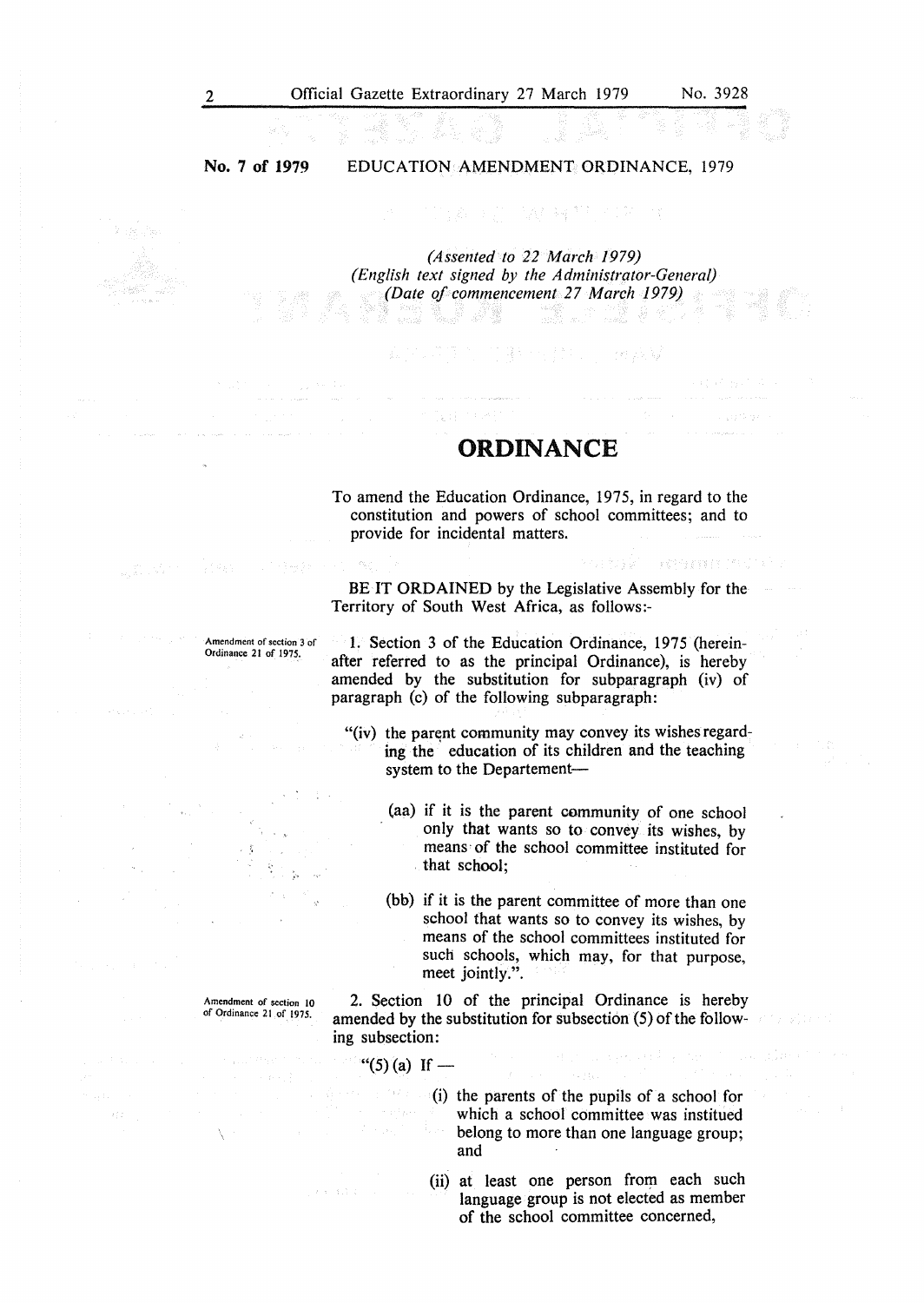#### ON DER WYSWYSIGINGS0RD0NNANSIE, 1979

No. 7 **van 1979** 

*(Goedgekeur 22 Maart 1979) (Engelse teks deur die Administrateur-generaal onderteken) (Datum van imverkingtreding 27 Maart 1979}* 

ster – San Steinige – San Steinige<br>Carl an San Steinige – San Steinige – San Steinige<br>Steinige – Forburg spage – San Steinige

## **ORDONNANSIE**

Tot wysiging van die Onderwysordonnansie, 1975, betreffende die samestelling en bevoegdhede van skoolkomitees; en om voorsiening te maak vir bykomstige aangeleenthede.

Die Wetgewende Vergadering van die Gebied Suidwes-Afrika VER0ROEN''SOOS. V0LG:-

1. Artikel 3 van die 0nderwysordonnansie, 1975 (hieronder die Hoofordonnansie genoem), word hierby gewysig deur subparagraaf (iv) van paragraaf (c) deur die volgende subparagraaf te vervang:

- "(iv) die ouergemeenskap hulle wense met betrekking tot die opvoed'ing van hulle kinders en die onderwysstelsel aan die Departement kan oordra -
	- (aa) indien dit die ouergemeenskap van net een skool is wat hulle wense aldus wil oordra, deur middel van die skoolkomitee wat vir sodanige skool ingestel is;
	- (bb) indien dit die ouergemeenskap van meer as een skool is wat hulle wense aldus wil oordra, deur middel van die skoolkomitees wat vir sodanige skole ingestel is, wat vir daardie doel gesamentlik kan vergader.".

2. Artikel 10 van die Hoofordonnansie word hierby gewysig deur subartikel (5) deur die volgende subartikel te vervang:

" $(5)$  (a) Indien-

- (i) die ouers van die leerlinge van 'n skool waarvoor 'n skoolkomitee ingestel is, tot meer as een taalgroep behoort; en
	- (ii) minstens een persoon uit elke sodanige taalgroep nie tot lid van die betrokke skoolkomitee verkies word nie,

Wysiging van artikel *3 van Ordonnansie 21 van 1975.*   $\frac{1}{\sqrt{2}}$ 

Wysiging *van* artikel 10 van Ordonnansie 21 van 1975.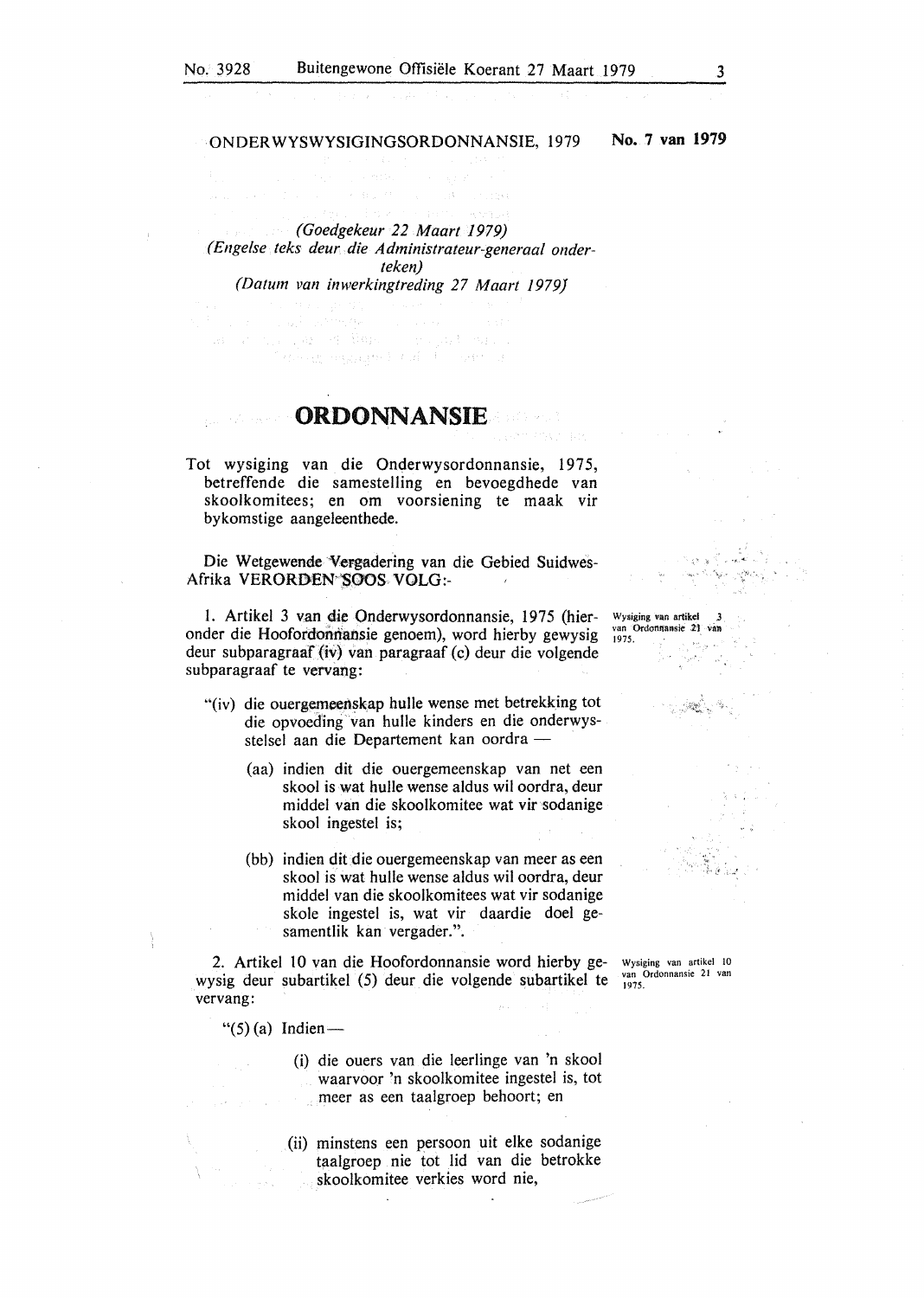#### **No. 7 of 1979**  EDUCATION AMENDMENT ORDINANCE, 1979

the Executive Committee may, at the request **Report Follows** of the majority of persons, entitled to vote, from any such language group from which a person has not been so elected, nominate a person from any such language group whom it may designate according to its own choice as additional member of that school committee.

> (b) For the purposes of paragraph (a), every person who regards a specific language as his home language, shall be deemed to be a member of that language group.".

#### 3. This Ordinance shall be called the Education Amendment Ordinance, 1979.

 $\label{eq:2.1} \begin{split} \mathcal{L}(\mathcal{C}_{\text{in}}^{(1)}) & = \mathcal{L}(\mathcal{C}_{\text{in}}^{(1)}) = \mathcal{L}(\mathcal{C}_{\text{in}}^{(1)}) = \mathcal{L}(\mathcal{C}_{\text{in}}^{(1)}) = \mathcal{L}(\mathcal{C}_{\text{in}}^{(1)}) = \mathcal{L}(\mathcal{C}_{\text{in}}^{(1)}) = \mathcal{L}(\mathcal{C}_{\text{in}}^{(1)}) = \mathcal{L}(\mathcal{C}_{\text{in}}^{(1)}) = \mathcal{L}(\mathcal{C}_{\text{in}}^{(1)}) = \mathcal{L}(\$  $\label{eq:2.1} \begin{split} \mathcal{L}^{(1)}(d,d^2,\alpha,\mu^2) &\stackrel{\text{def}}{=} \mathcal{L}^{(1)}(d^2,\beta^2) \mathcal{L}^{(2)}(d^2,\beta^2) \mathcal{L}^{(2)}(d^2,\beta^2) \\ &\stackrel{\text{def}}{=} \mathcal{L}^{(1)}(d^2,\beta^2) \mathcal{L}^{(1)}(d^2,\beta^2) \mathcal{L}^{(1)}(d^2,\beta^2) \mathcal{L}^{(2)}(d^2,\beta^2) \\ &\stackrel{\text{def}}{=} \mathcal{L}^{(2)}(d^2,\beta$ 

 $\begin{split} \mathcal{L}(\mathcal{F},\mathcal{F},\mathcal{F},\mathcal{F},\mathcal{F},\mathcal{F},\mathcal{F},\mathcal{F},\mathcal{F},\mathcal{F},\mathcal{F},\mathcal{F},\mathcal{F},\mathcal{F},\mathcal{F},\mathcal{F},\mathcal{F},\mathcal{F},\mathcal{F},\mathcal{F},\mathcal{F},\mathcal{F},\mathcal{F},\mathcal{F},\mathcal{F},\mathcal{F},\mathcal{F},\mathcal{F},\mathcal{F},\mathcal{F},\mathcal{F},\mathcal{F},\mathcal{F},\mathcal{F},\mathcal{F$ 

 $\frac{1}{2}$  (see )

 $\sim 10^7$ 

Short title.